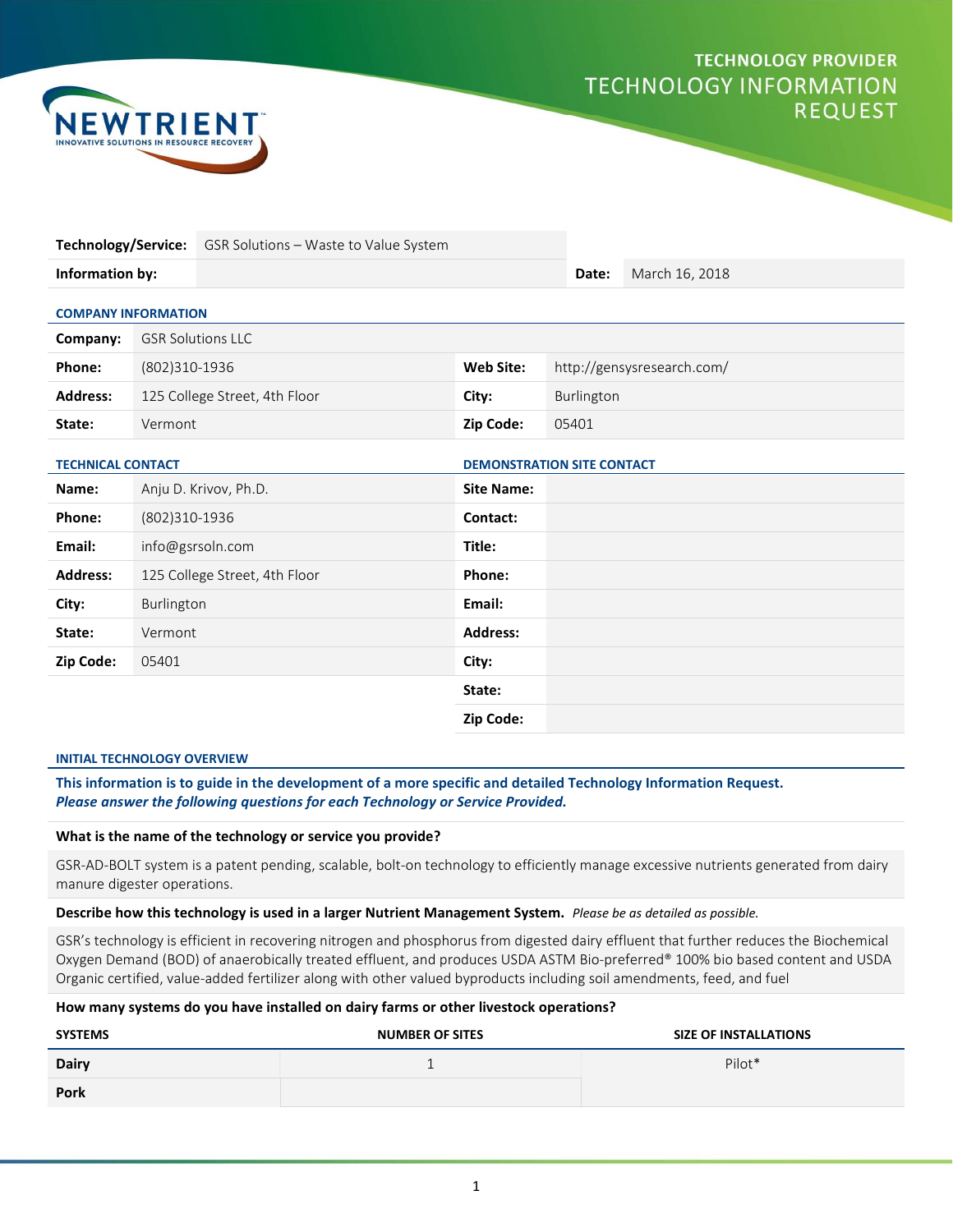# NEWTRIENT Technology Provider | Technology Information Request

#### Poultry

\*Ongoing project involves 3 farms

# What's the smallest and largest farm using your system?

The smallest farm is a mid-size farm (over 300 cows). Additionally large farms (1500+ cows) are involved in the ongoing project.

#### Does this technology have a 12-month record of reliable performance on at least three dairy farms?

GSR's ongoing project involves 3 farms. Technology has been demonstrated at industry standard.

#### Do you have a preferred region or area for the location of projects?

Project location can be in any region. Currently we are in the Northeast.

#### Input and output of your unit/system – do you have a mass balance analysis?

If a mass balance is available, please include below or attach as a separate document.

#### Input material description and characteristics:

For example: raw manure, digestate, screened digestate, suitable non-farm feedstocks, other.

Liquid digestate

#### Does the technology treat the full manure stream for a farm or a fraction of the stream?

The technology is capable of treating the full manure stream for a farm, however the decision depends on the farm.

#### Do you consider this a mature system or ongoing farm development?

This is an ongoing farm development close to maturing

| Any weather constraints? Yes $\Box$ No $\Box$ If so, please describe. |  |  |  |
|-----------------------------------------------------------------------|--|--|--|
|-----------------------------------------------------------------------|--|--|--|

Any bedding constraints? Yes  $\Box$  No  $\Box$  If so, please describe.

#### Output material description and characteristics:

Please include the % of the total stream for each material, i.e. 10% fiber and 90% screened liquid by weight.

USDA ASTM Bio-preferred® 100% bio based content and USDA Organic certified value-added fertilizer, and other products

| Yes ⊠<br>$No$ $\Box$<br>Do the Outputs of the process have a resale market identified?<br>If so, under what brand name or who is the contract with?               |
|-------------------------------------------------------------------------------------------------------------------------------------------------------------------|
| Organic fertilizer market                                                                                                                                         |
| Yes $\boxtimes$ No $\Box$<br>Is this process scalable and to what extent (top and bottom limits)?<br>If so, please describe.                                      |
| From mid-sized farms to community scales                                                                                                                          |
| Do you have a known scaling factor? Yes $\Box$ No $\Box$<br>If so, please describe.                                                                               |
|                                                                                                                                                                   |
| Yes $\boxtimes$<br>No $\square$<br>Does this technology require any air input?                                                                                    |
|                                                                                                                                                                   |
| <b>What is the preferred air connection?</b> For example: psi, fitting size, air quality.<br>If not distributed by the system, please list each connected device. |
| Can capture emissions                                                                                                                                             |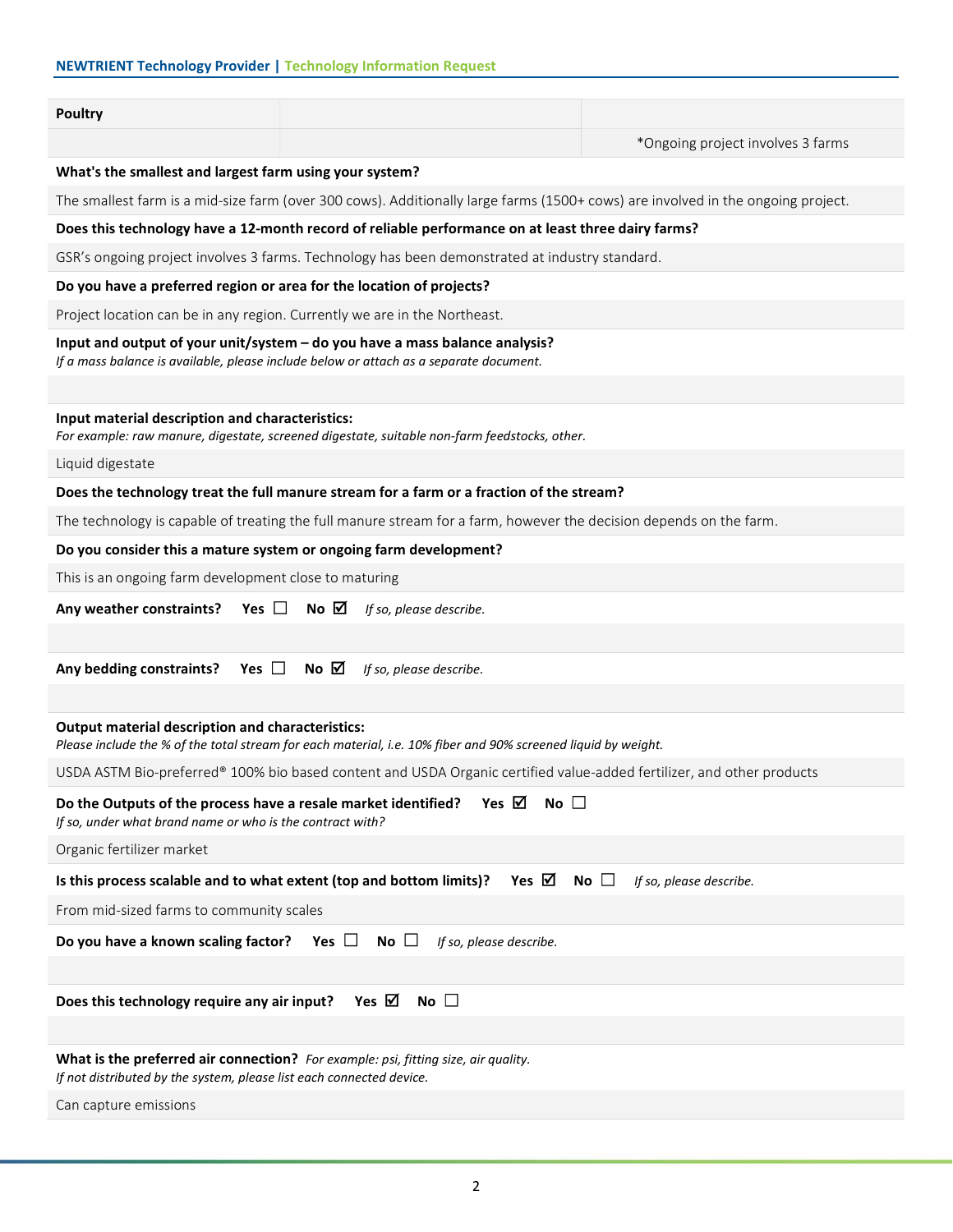| <b>NEWTRIENT Technology Provider   Technology Information Request</b>                                                                                                          |
|--------------------------------------------------------------------------------------------------------------------------------------------------------------------------------|
| Does this technology require any water input? Yes $\boxtimes$ No $\Box$<br>If so, please describe.                                                                             |
| Yes                                                                                                                                                                            |
| What is the preferred water connection? For example: psi, fitting size, water quality, gpm.<br>If not distributed by the system, please list each connected device.            |
| Low quality water                                                                                                                                                              |
| Yes $\boxtimes$<br>No $\square$<br>Does this technology require any electrical input?<br>If so, please describe.                                                               |
| The turn key system parts, pumps etc.                                                                                                                                          |
| What is the preferred electrical connection? For example: phase #, voltage, full load amps.<br>If not distributed by the system, please list each connected device.            |
| Phase 3 preferred, can work with Phase 1                                                                                                                                       |
| Yes $\boxtimes$<br>Does this technology require any mechanical input?<br>$No$ $\Box$<br>If so, please describe.                                                                |
| Part of the process                                                                                                                                                            |
| What is the preferred mechanical connection? For example: horsepower, connection, rpms.<br>If not distributed by the system, please list each connected device.                |
| Depends on the equipment/part specifications                                                                                                                                   |
| Yes $\boxtimes$<br>Does this system require any special plumbing?<br>No $\square$<br>If so, please describe what is required.                                                  |
| For flow of materials                                                                                                                                                          |
| Yes $\boxtimes$<br>Does this system require any special foundations or pads?<br>$No \; \Box$<br>If so, please describe.                                                        |
| Low cost foundation                                                                                                                                                            |
| Yes $\boxtimes$<br>Do you consider this technology part of a larger system that you provide?<br>No $\square$<br>If so, please describe.                                        |
|                                                                                                                                                                                |
| Does your system require any other components that you do not provide or are not included in your proposal? Yes $\boxtimes$<br>No $\square$<br>If so, please describe.         |
| Some components are available at the host sites                                                                                                                                |
| How is the system delivered to the site? For example: skid mounted, assembled on site, constructed on site.                                                                    |
| Assembled on site                                                                                                                                                              |
| Is this system portable or configured in such a way that it could be easily transported for use in several locations?<br>Yes $\Box$<br>No $\square$<br>If so, please describe. |
|                                                                                                                                                                                |
| No $\boxtimes$<br>Has your technology been accepted by the NRCS and is it included into a practice standard? Yes $\Box$<br>If so, please describe if necessary.                |
| Project in progress                                                                                                                                                            |
| No $\boxtimes$<br>Are there any unusable or hazardous byproducts of this process? Yes $\Box$<br>If so, please describe the product and recommended means of disposal.          |
|                                                                                                                                                                                |
| What spare parts and redundant components are included with the system?                                                                                                        |
|                                                                                                                                                                                |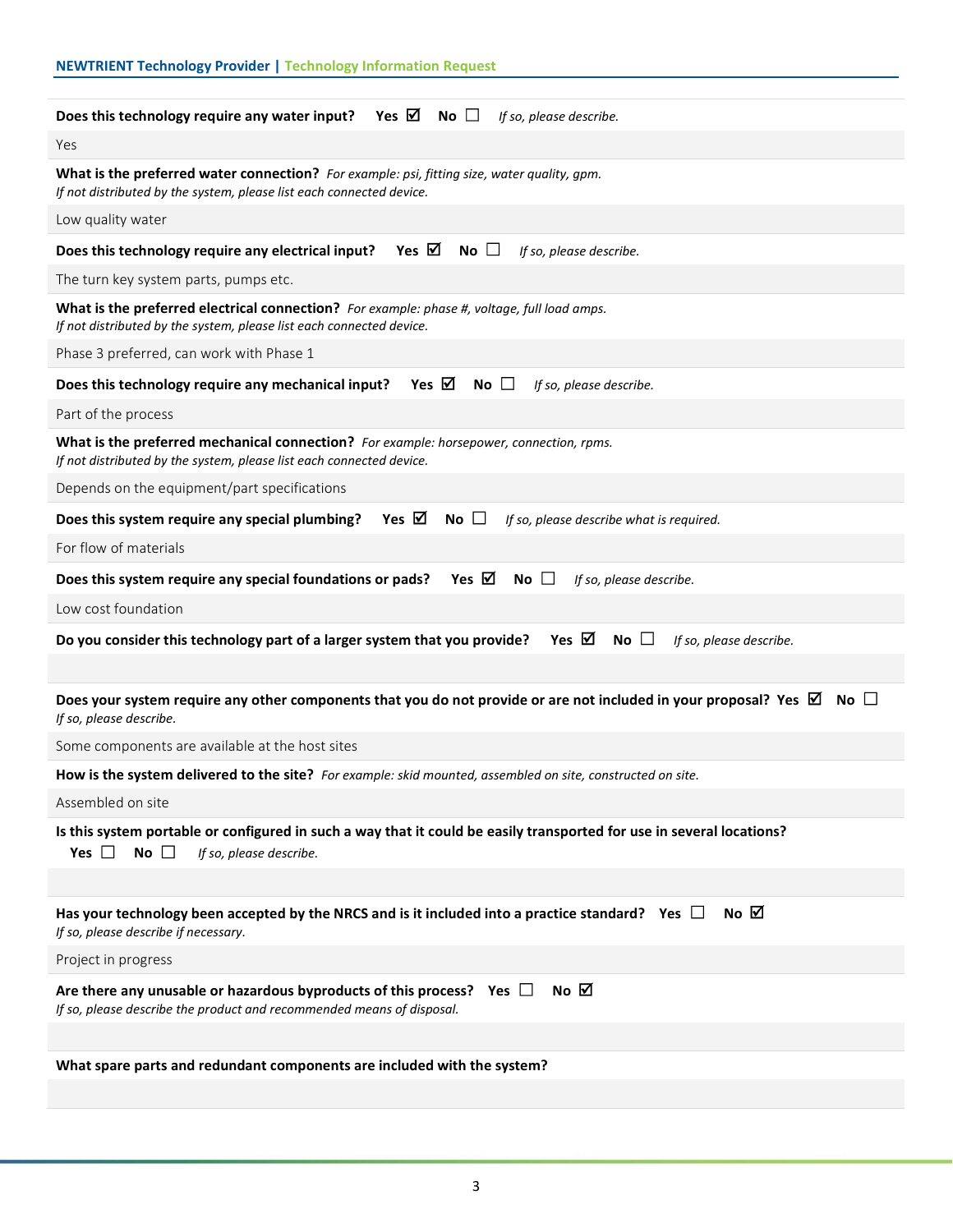#### How is the system controlled and what are the components and capabilities of the control system?

What is the usable life of the system?

What is the salvage value at the end of the usable life?

What is the educational and technical level of competence for the operation of the system?

# What level of maintenance is required for the system?

Please indicate if rebuilds or major components must be replaced and what the frequency is for these components.

# Are consumables used in the process? Yes  $\Box$  No  $\Box$

Please provide the nature and purchase relationship for these consumables. For example: proprietary, special contract, generally available.

## Which of these NRCS codes would your technology be classified under? Check all that apply. Add if necessary.

| <b>CODE</b> | <b>NRCS DESCRIPTION</b>                                | <b>CHECK ALL THAT APPLY</b> |
|-------------|--------------------------------------------------------|-----------------------------|
| 472         | Access Control                                         | $\Box$                      |
| 560         | Access Road                                            |                             |
| 309         | Agrichemical Handling                                  | $\Box$                      |
| 371         | Air Filtration and Scrubbing                           | П                           |
| 591         | Amendments for the Treatment of Agricultural Waste     | $\Box$                      |
| 366         | Anaerobic Digester                                     | $\Box$                      |
| 672         | <b>Building Envelope Improvement</b>                   | П                           |
| 372         | Combustion System Improvement                          | $\Box$                      |
| 317         | Composting Facility                                    | $\Box$                      |
| 554         | Drainage Water Management                              | $\Box$                      |
| 375         | Dust Control from Animal Activity on Open Lot Surfaces | П                           |
| 373         | Dust Control on Unpaved Roads and Surfaces             | $\Box$                      |
| 374         | Farmstead Energy Improvement                           | П                           |
| 512         | Forage and Biomass Planting                            | $\Box$                      |
| 561         | Heavy Use Area Protection                              | П                           |
| 516         | Livestock Pipeline                                     | П                           |
| 590         | Nutrient Management                                    | ☑                           |
| 521A        | Pond Sealing or Lining, Flexible Membrane              |                             |
| 533         | Pumping Plant                                          |                             |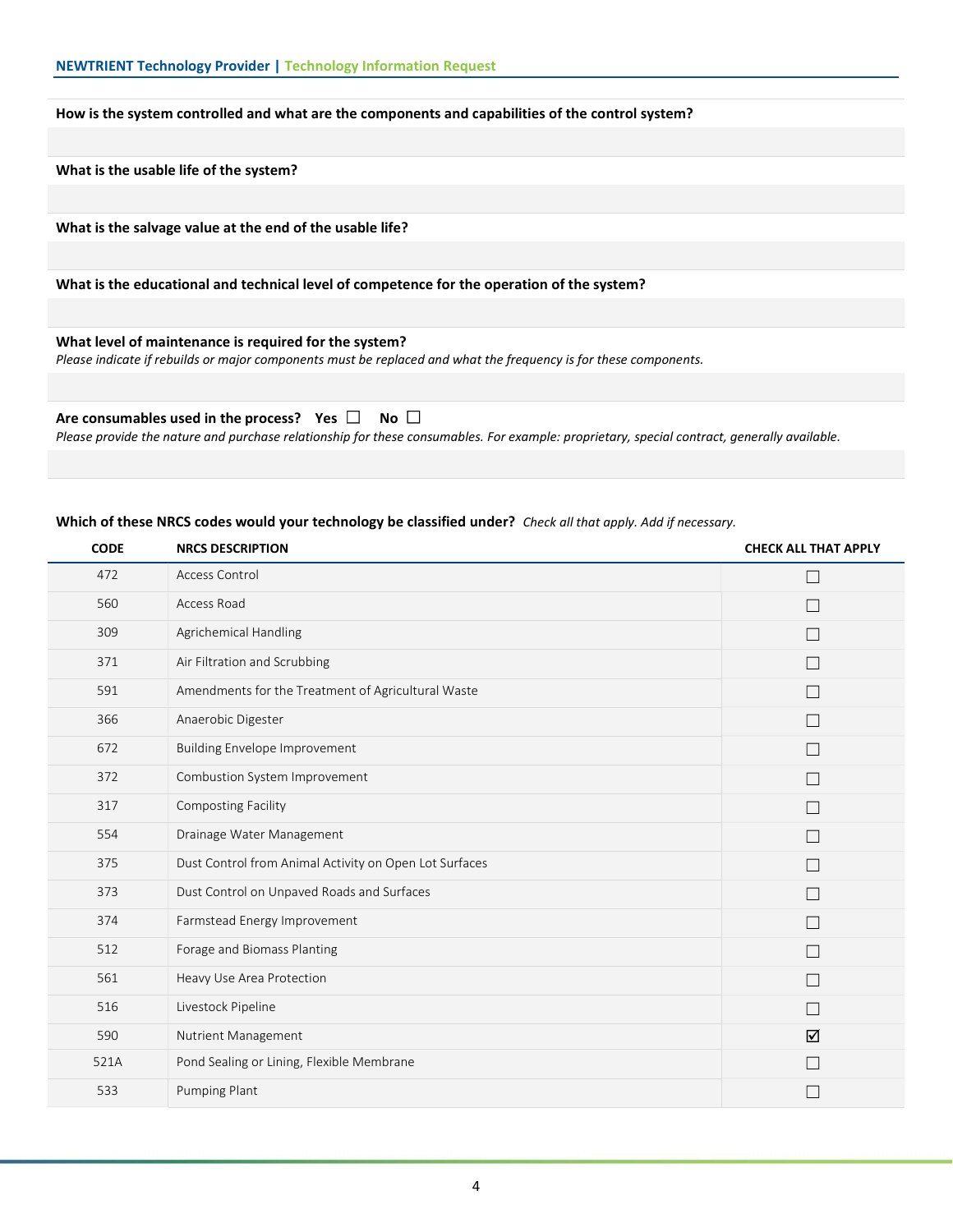# NEWTRIENT Technology Provider | Technology Information Request

| 588 | Roof Runoff Structure                                                                                                                   |              |
|-----|-----------------------------------------------------------------------------------------------------------------------------------------|--------------|
| 367 | Roofs and Covers                                                                                                                        |              |
| 318 | Short-Term Storage of Animal Waste and By-Products                                                                                      |              |
| 570 | <b>Stormwater Runoff Control</b>                                                                                                        | $\Box$       |
| 606 | Subsurface Drain                                                                                                                        |              |
| 635 | Vegetated Treatment Area                                                                                                                |              |
| 601 | Vegetative Barrier                                                                                                                      | Г            |
| 360 | Waste Facility Closure                                                                                                                  | $\Box$       |
| 632 | Waste Separation Facility                                                                                                               |              |
| 313 | Waste Storage Facility                                                                                                                  |              |
| 634 | Waste Transfer                                                                                                                          | $\Box$       |
| 629 | Waste Treatment                                                                                                                         | П            |
| 359 | Waste Treatment Lagoon                                                                                                                  |              |
|     |                                                                                                                                         | $\mathbf{L}$ |
|     |                                                                                                                                         | Г            |
|     |                                                                                                                                         | Г            |
|     | $\alpha$ , and the contract of the contract of the contract of the contract of the contract of the contract of the contract of $\alpha$ |              |

# Can you provide an estimate of the capital required for the installation of this technology?

Please include all components and designate if provided by you or others.

. It depends on the project scale

# Can you provide an estimate of the operational costs required for this technology?

Please include all costs and designate if provided by you or others.

It depends on the project scale

.

|  |  |  | Is there financing available for this system? Yes $\Box$ No $\Box$ If so, what are the conditions for this financing? |
|--|--|--|-----------------------------------------------------------------------------------------------------------------------|
|--|--|--|-----------------------------------------------------------------------------------------------------------------------|

Is the system available for lease? Yes  $\Box$  No  $\Box$  If so, please describe.

# What sort of warrantee or guarantee do you provide with this technology?

Do you provide any performance guarantees or strictly defects in parts and materials?

. Valued product manufacture

Explain how this system is unique or transformative and how does it improve upon or go beyond other technologies that are currently available.

| Would you be willing to provide a location for a site visit by Newtrient? Yes $\Box$ No $\Box$ If so, please provide location. |  |  |  |
|--------------------------------------------------------------------------------------------------------------------------------|--|--|--|
|--------------------------------------------------------------------------------------------------------------------------------|--|--|--|